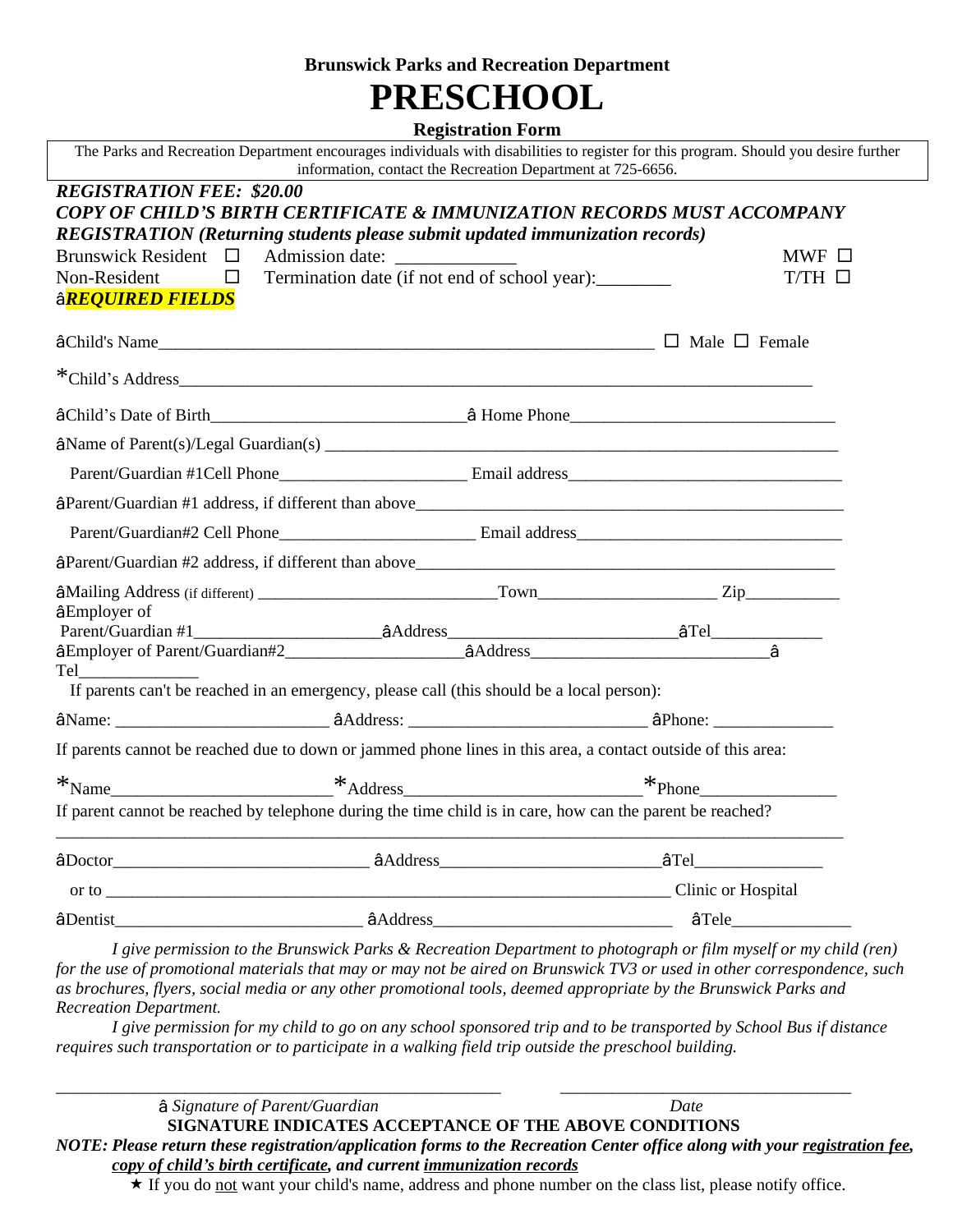# **Emergency Medical Treatment Authorization**

|                                                                                                                                                                                      |                | Child's full name lead birth Child's nickname, if any lead birth child's nickname, if any lead birth Child's nickname, if any lead birth and birth the child's nickname, if any lead birth set if any lead and birth set if an |  |  |  |
|--------------------------------------------------------------------------------------------------------------------------------------------------------------------------------------|----------------|--------------------------------------------------------------------------------------------------------------------------------------------------------------------------------------------------------------------------------|--|--|--|
|                                                                                                                                                                                      |                |                                                                                                                                                                                                                                |  |  |  |
|                                                                                                                                                                                      |                | to Brunswick Parks & Recreation Department Preschool to secure and authorize such emergency medical care                                                                                                                       |  |  |  |
|                                                                                                                                                                                      |                | and treatment as my child might require while under the Provider's supervision. I also authorize the provider                                                                                                                  |  |  |  |
|                                                                                                                                                                                      |                | to administer emergency care of treatment as required, until emergency medical assistance arrives. I also agree                                                                                                                |  |  |  |
|                                                                                                                                                                                      |                | to pay all the costs and fees contingent of any emergency medical care and treatment for my child as                                                                                                                           |  |  |  |
| secured or authorized under this consent.                                                                                                                                            |                |                                                                                                                                                                                                                                |  |  |  |
| Note: Every effort will be made to notify parents <i>immediately</i> in case of emergency.<br>In the event of an emergency, it would be necessary to have the following information. |                |                                                                                                                                                                                                                                |  |  |  |
|                                                                                                                                                                                      |                |                                                                                                                                                                                                                                |  |  |  |
|                                                                                                                                                                                      |                |                                                                                                                                                                                                                                |  |  |  |
|                                                                                                                                                                                      |                | Home phone: Work: Cell:                                                                                                                                                                                                        |  |  |  |
|                                                                                                                                                                                      |                |                                                                                                                                                                                                                                |  |  |  |
|                                                                                                                                                                                      |                |                                                                                                                                                                                                                                |  |  |  |
|                                                                                                                                                                                      |                | Home phone: Work: Cell:                                                                                                                                                                                                        |  |  |  |
|                                                                                                                                                                                      |                | $\textbf{Dot}$ tor: $\textbf{Ph}.\#$                                                                                                                                                                                           |  |  |  |
|                                                                                                                                                                                      |                |                                                                                                                                                                                                                                |  |  |  |
| Preferred Hospital to Contact:                                                                                                                                                       |                | <b>Dentist:</b> Ph.#                                                                                                                                                                                                           |  |  |  |
|                                                                                                                                                                                      |                |                                                                                                                                                                                                                                |  |  |  |
|                                                                                                                                                                                      |                |                                                                                                                                                                                                                                |  |  |  |
| Child Care Provider:                                                                                                                                                                 |                | $Ph.+$                                                                                                                                                                                                                         |  |  |  |
|                                                                                                                                                                                      |                | Present medication(s):                                                                                                                                                                                                         |  |  |  |
|                                                                                                                                                                                      |                |                                                                                                                                                                                                                                |  |  |  |
| Date of last tetanus:                                                                                                                                                                |                |                                                                                                                                                                                                                                |  |  |  |
| Special Needs_                                                                                                                                                                       |                |                                                                                                                                                                                                                                |  |  |  |
|                                                                                                                                                                                      |                | Please list here or on an attached sheet of paper a summary record of significant factors concerning the<br>child's adjustment in the home/preschool settings, unusual events and occurrences,<br>Insurance provider & number: |  |  |  |
| Parent/Guardian signature_<br>Date<br>PERSONS THAT ARE ALLOWED TO PICK-UP CHILD OTHER THAN THE PARENT                                                                                |                |                                                                                                                                                                                                                                |  |  |  |
| <b>Name</b>                                                                                                                                                                          | <b>Address</b> | <b>Phone Number</b>                                                                                                                                                                                                            |  |  |  |
| <b>Name</b>                                                                                                                                                                          | <b>Address</b> | <b>Phone Number</b>                                                                                                                                                                                                            |  |  |  |

**Name Address Phone Number**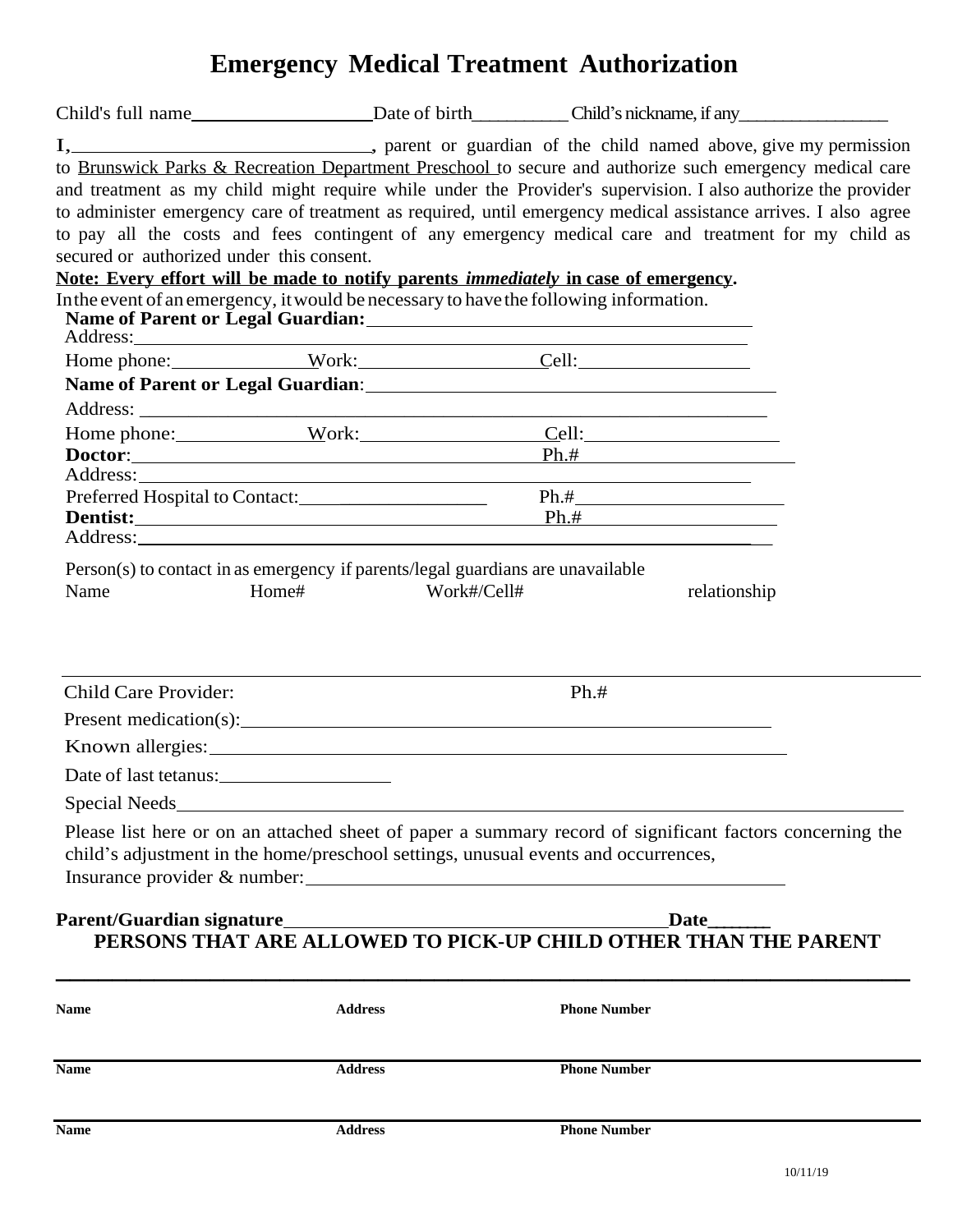**PAYMENT POLICY**

## **MONTHLY TUITION RATES FOR THE 2019 – 2020 PRESCHOOL YEAR ARE AS FOLLOWS:**

|                             | Residents | Non-residents |
|-----------------------------|-----------|---------------|
| $2 \text{ day}, T/TH$       | \$128.00  | \$172.00      |
| $3$ day, M/W/F              | \$189.00  | \$249.00      |
| $5 \text{ day}, \text{M-F}$ | \$317.00  | \$421.00      |

### **PAYMENT IS DUE IN ADVANCE**

### PLEASE MAKE CHECKS PAYABLE TO: **"TOWN OF BRUNSWICK"**

### **PARTICIPANTS MAY CHOOSE ONE OF THE FOLLOWING: (PLEASE CIRCLE OPTION)**

1. A MONTHLY PAYMENT SCHEDULE WITH PAYMENT DUE ON THE FIRST MONDAY/FIRST TUESDAY.

### **Or**

# 2. BI-MONTHLY PAYMENT SCHEDULE WITH PAYMENTS DUE ON THE FIRST AND THIRD MONDAY/FIRST AND THIRD TUESDAY.

In the event that a participant does not pay in advance of the monthly or bi-monthly payment schedule, a grace period of seven calendar days will be extended during which time payment must be made in full. If payment is not received during the seven day grace period, the child will no longer be permitted to attend the Preschool Program until the balance outstanding is paid in full.

Please contact Sarah St. Pierre, Financial Administrative Assistant at 207-725-6656 or [sstpierre@brunswickme.org](mailto:sstpierre@brunswickme.org) with any concerns or questions about this policy. Office hours are from 8:00-4:30 Monday- Friday.

*I understand that my child's acceptance and continuation in the program will be at the director's discretion and that I will be charged for all days that my child's program is in session including days my child is sick and personal vacation days. I will give two (2) weeks' notice before withdrawal. If I fail to give two weeks' notice, I will be obligated to pay two weeks tuition.*

**I have read the above Preschool Policy and understand and accept these policies.**

**\_\_\_\_\_\_\_\_\_\_\_\_\_\_\_\_\_\_\_\_\_\_\_\_\_\_\_\_\_\_\_\_\_\_\_\_\_\_\_\_\_\_\_\_\_\_\_\_\_\_\_\_ \_\_\_\_\_\_\_\_\_\_\_\_\_\_\_\_\_\_**

 *\_\_\_\_\_\_\_\_\_\_\_\_\_\_\_\_\_\_\_\_\_\_\_\_\_\_\_\_\_\_\_\_\_\_\_\_\_\_\_\_\_\_\_\_ \_\_\_\_\_\_\_\_\_\_\_\_\_\_\_\_*

 *Signature of Parent/Guardian**Date*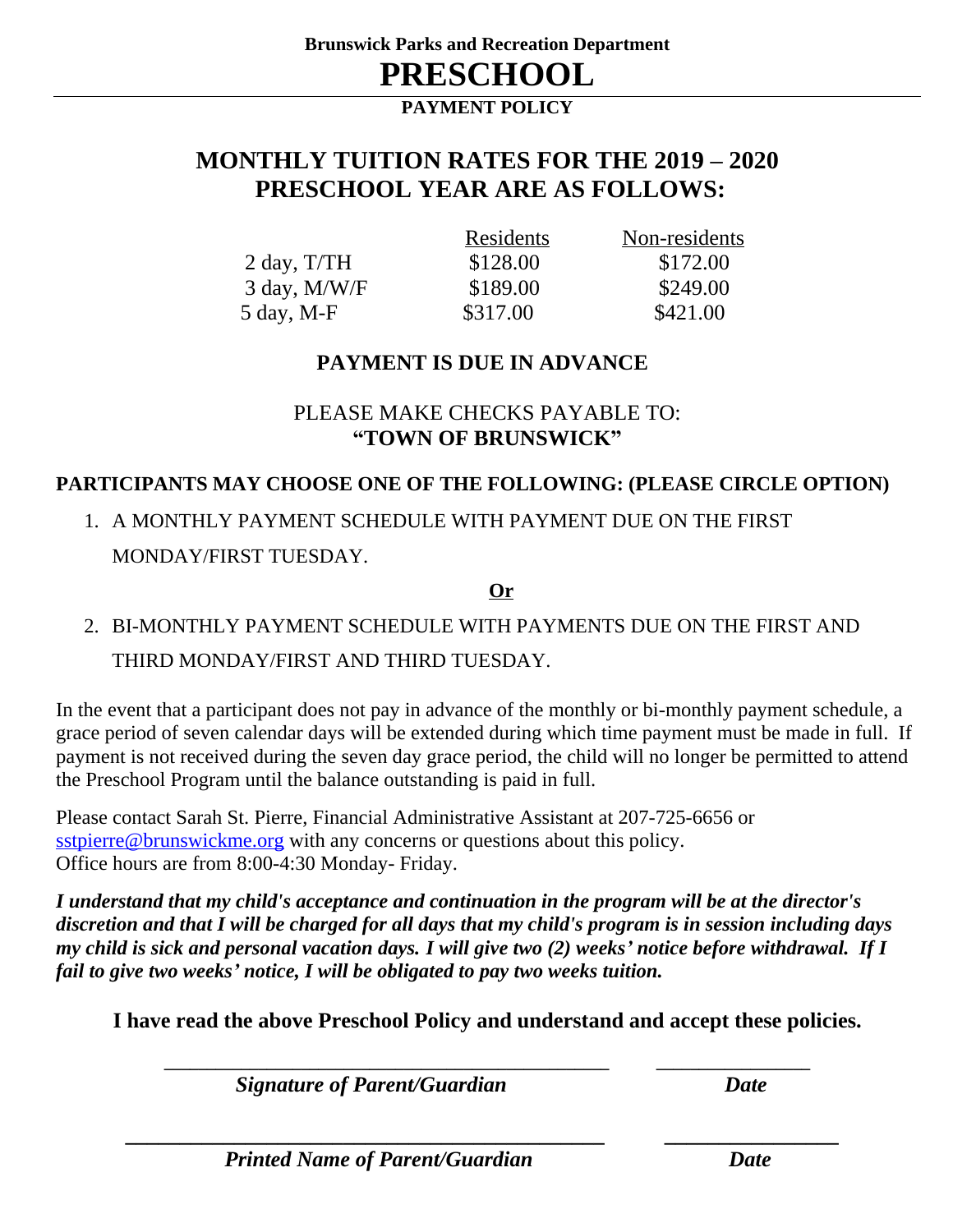**Brunswick Parks and Recreation Department**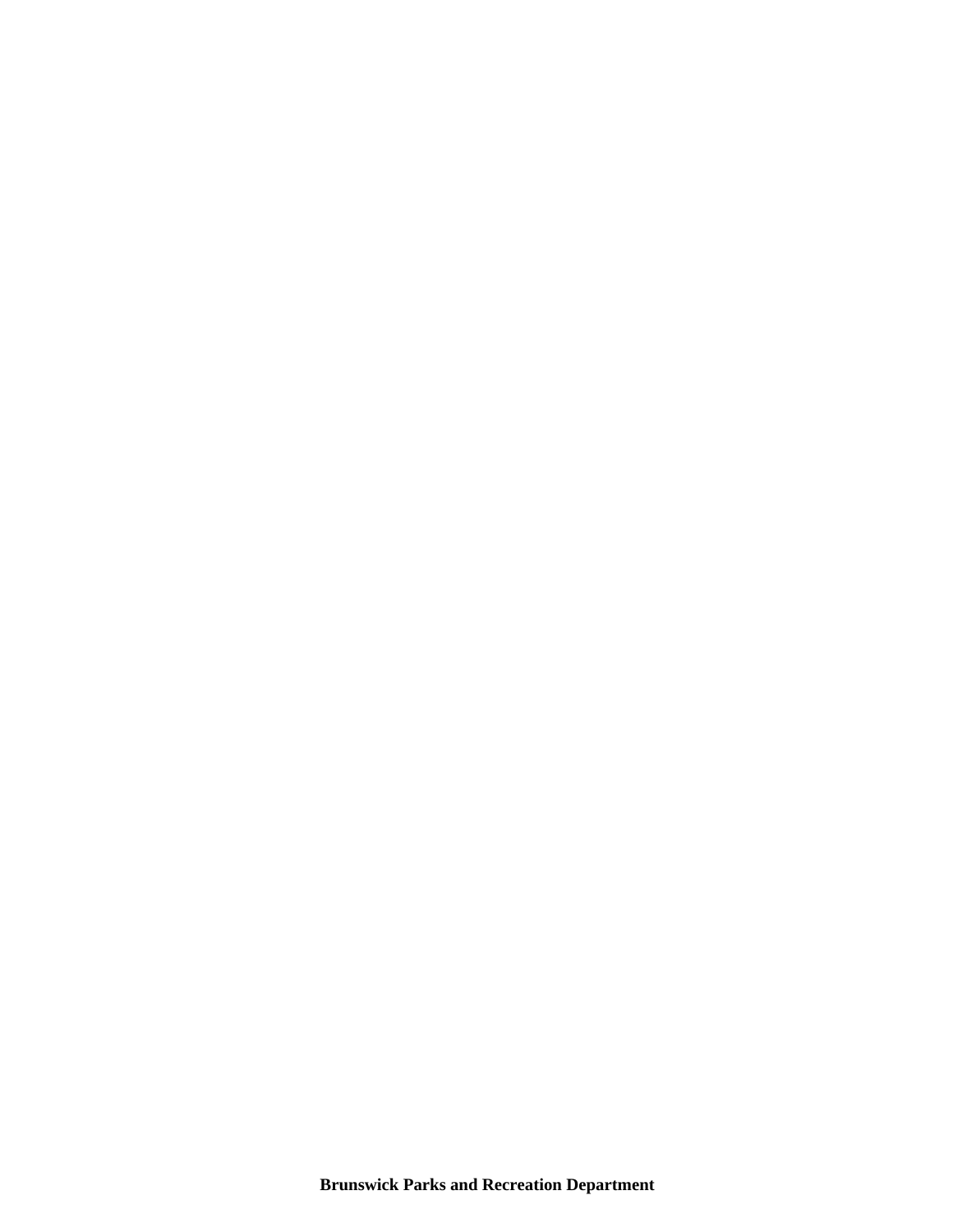# **PRESCHOOL**

#### **Student Application Questionnaire**

 $MWF$   $\square$  $T/TH$   $\Box$ 

Dear Parent:

This questionnaire is designed to help us get to know your child as you have seen him/her grow in the early years at home. This information will help us plan the best start in school for your child. We hold all information in confidence and will be happy to speak with you concerning your child.

|                                                                                                     | Child's Name $\Box$ Male $\Box$ Female                                |
|-----------------------------------------------------------------------------------------------------|-----------------------------------------------------------------------|
|                                                                                                     | Address Home Phone                                                    |
|                                                                                                     |                                                                       |
|                                                                                                     |                                                                       |
|                                                                                                     |                                                                       |
|                                                                                                     |                                                                       |
|                                                                                                     |                                                                       |
| Has your child attended a preschool before: $\Box$ Yes $\Box$ No                                    |                                                                       |
|                                                                                                     |                                                                       |
|                                                                                                     |                                                                       |
| <b>BASIC FAMILY DATA:</b>                                                                           |                                                                       |
| Child's position in the family: $\square$ Oldest $\square$ Middle $\square$ Youngest $\square$ Only |                                                                       |
|                                                                                                     | Names and ages of other children: example and ages of other children: |
| Father's Name                                                                                       |                                                                       |
|                                                                                                     |                                                                       |
|                                                                                                     |                                                                       |

Does someone else live with the family: If so, explain:

#### **BASIC PERSONAL DATA ON THE CHILD:**

Is your child currently being treated for an illness or condition of which the school should be aware? If so, describe:

âAre you aware of any allergies your child may have?

Is your child presently taking any medication? If so, please explain:

*Please fill out reverse side (Over)*